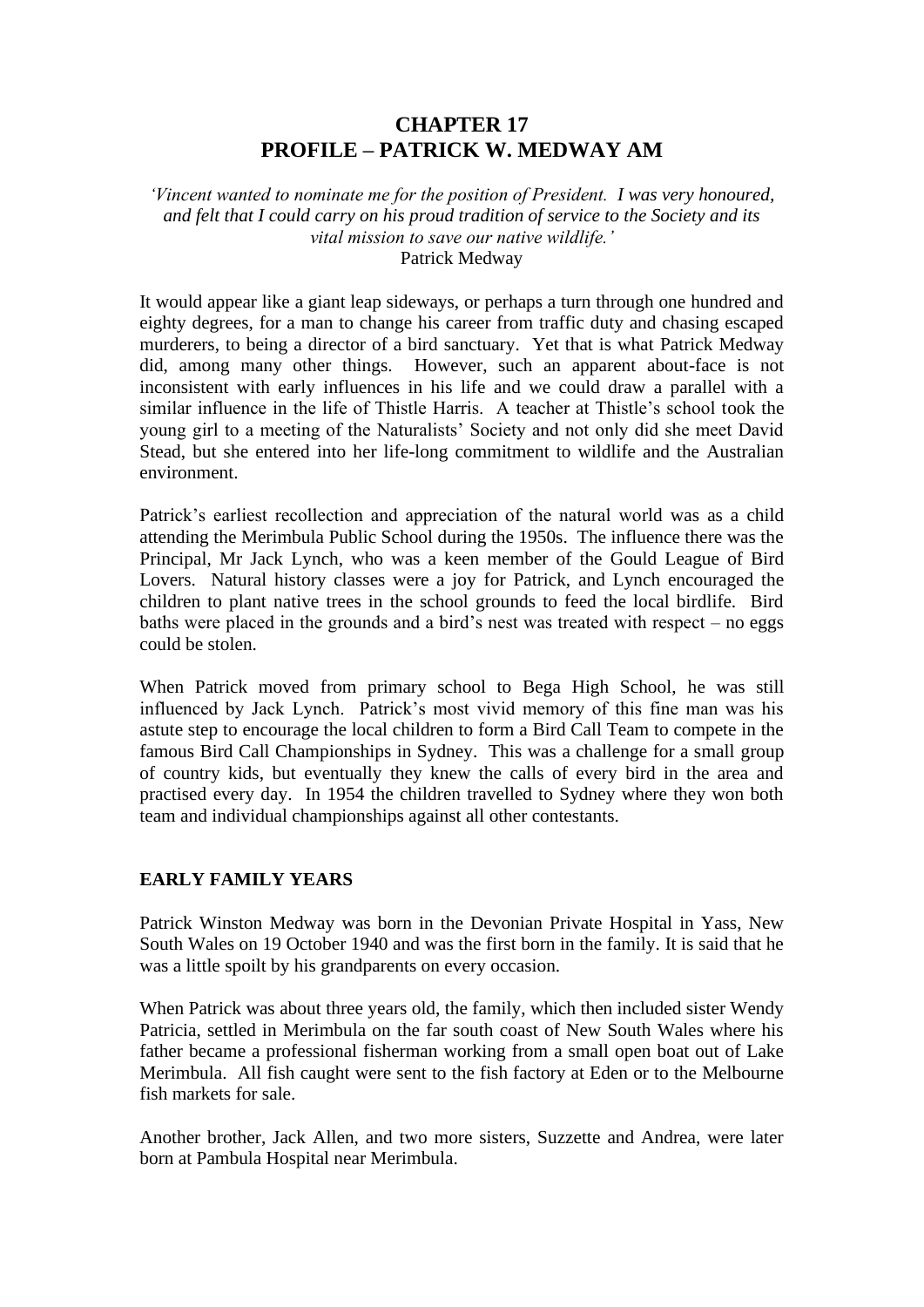Patrick's early experience in sea faring was not very successful as he became violently sea-sick the moment the boat moved out past the bar and headed out to the deep water ocean. Despite many valiant attempts at part-time ocean fishing during his early school days, he decided that fishing and the ocean life were not for him.

Patrick's father, Jack, now lives in retirement in Merimbula and tends his garden every day. Unlike his father, Patrick wanted a land job with lots of adventure and an opportunity to study birds and nature.

### **CHURCH INFLUENCE**

Being a member of the local Anglican Church, Patrick was also strongly influenced by the concept of caring for God's creation or the natural world and all the birds and animals contained therein. 'I guess the idea of living in harmony in a mystical Garden of Eden appealed to me! I have since learned that many of the founders of the Society had strong Christian beliefs and commitment to preserving the wildlife of the natural world,' he said.

Patrick has been involved in the Anglican church all his life and involves many of the church people in wildlife conservation projects such as tree plantings, Clean-up Australia programs and, of course, membership of the Society.

Patrick's other interest at the time was as a member of the 1<sup>st</sup> Merimbula Boy Scouts where bush-craft and survival in the bush and living off the land were all strong influences on his thinking. The Scouts spent much time wandering the hills, valleys and coastline around the township of Merimbula, bird watching and generally exploring the countryside. They all developed a great love of the bush and this was reflected into love of country as well.

#### **STARTING A CAREER**

Patrick was an ardent student of bird life in his youth, but the later appointment to Currumbin Bird Sanctuary was way off in the future. He left Bega High School in November 1957 and became a NSW Police Cadet, training at the NSW Police Training Centre at Redfern for two years to become a police officer. The Cadets spent two hours each day at the Police Training Centre and then travelled to special branches or metropolitan police stations to gain further practical experience. With an interest in the conservation of Australia's native wildlife already well developed, he now became more conscious of the actual laws, regulations and legislation designed to protect the Australian native fauna and flora.

#### **MILITARY SERVICE**

In 1958 at the age of eighteen years Patrick joined the Citizens Military Forces or Army Reserve and trained as a Commando in the 1<sup>st</sup> Battalion City of Sydney's Own Regiment at George's Heights, Mosman. As a commando it was all about physical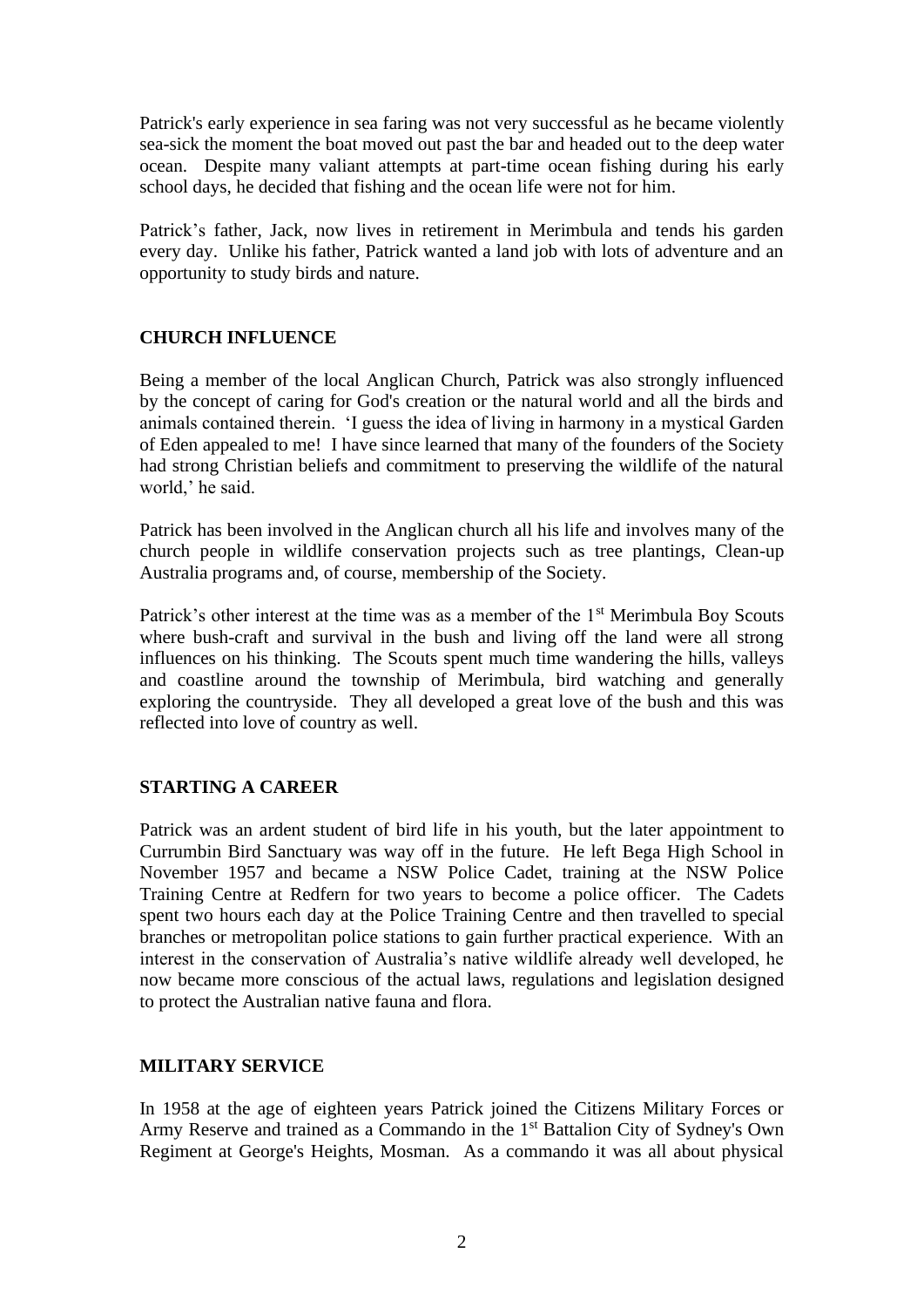fitness and survival under a wide range of conditions, including bush-craft, navigating, swimming, camouflage and concealment.

Coming from the country with a great interest in bush-craft, independence and the natural environment, the training and discipline all seemed to be very natural to him. While the training was hard, the sense of purpose of being physically fit and adventurous was enjoyable, along with the challenges associated with the training program - rock climbing, canoeing the Hawkesbury, endurance marches, rifle shooting and survival in the bush, living off rations and surviving as a team and reaching your objective. This experience of moving around the countryside was all part of the great adventure.

#### **POLICE SERVICE**

After graduating from the NSW Police Training Centre as a Probationary Constable in November 1959, the Class was immediately dispatched to the Wyong area on the Central Coast to assist in tracking down two dangerous prison escapees. The two convicted murderers, Simmonds and Newcombe, escaped from Long Bay Gaol and went to Penrith Prison and murdered a warden coming off duty. It was a most horrible crime and the media were in full cry for the Police to catch the two escapees. The police were armed with side arms and rifles and worked in teams up to twelve hours each day from 7am to 7pm and then rotated to 7pm to 7am in the evenings along the Central Coast area. One escapee, Newcombe, was caught back in Sydney and Simmonds was finally arrested hiding under a building in the Wyong area. Bush craft, tracking skills and sense of adventure was certainly put to the test in this exercise!

After a period on inner city traffic duty, general duties at Newtown and the Police Prosecuting Branch, Patrick was transferred to the Communication Branch at NSW Police Headquarters and from there to the Public Relations Branch of the NSW Police Department. He then spent some seven years at Police Headquarters in Phillip and Hunter Streets in Sydney working as a Departmental Public Relations Officer. They later moved to the newly renovated Police Headquarters at 64 Bridge Street serving under Commissioner Norman Thomas William Allan through the 1960s.

This specialist experience gave Patrick a wider understanding of the role of the media, publications and print production, advertising and promotions and how the public service operated. He also undertook TAFE and then university studies during this time to further his career in the public service.

## **OVERSEAS SERVICE**

While at Police Headquarters in April 1964 Patrick volunteered for service with the Commonwealth Police (now the Australian Federal Police). A civil war had broken out in the former British Colony of Cyprus in the Mediterranean after they gained their independence from Britain in 1960.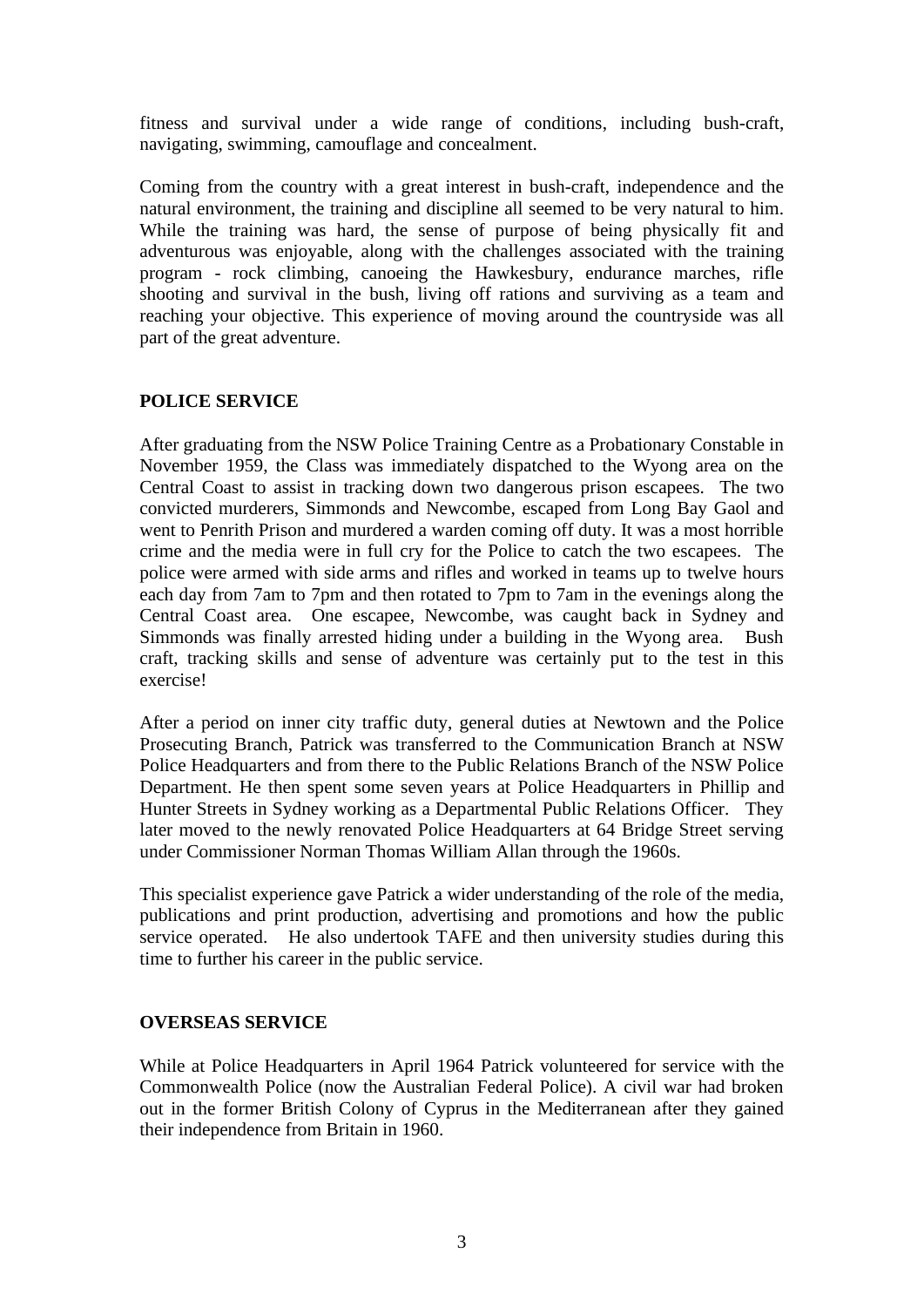The Prime Minister of Australia, Hon. Robert Gordon Menzies, when asked by the Secretary General of the United Nations Organization for assistance, agreed to offer trained Australian police officers to serve as peacekeepers in another Commonwealth country to help restore law and order out of the civil war. As the Commonwealth Police Force was quite small at the time and did not have sufficient trained officers, the Prime Minister then asked the various state premiers and their state governments to second trained police officers from their police forces to make up the forty strong 1st Australian Police Contingent to serve with the United Nations Forces in Cyprus to help restore peace to that troubled land.

Ten police officers were chosen from New South Wales and Victoria. Five were chosen from Queensland and South Australia and three from Western Australia. Two were chosen from Tasmania and one from the Northern Territory and three from the Commonwealth Police Forces, including the Contingent Commander, Inspector James Hamilton. The selected police officers were then transferred to Canberra for further briefings and training for service with the United Nations Forces in Cyprus - UNFICYP. Some 5,000 troops from seven countries and 400 trained police officers from five countries - Australia, New Zealand, Austria, Denmark and Sweden - were selected and trained to handle the criminal investigations into the civil unrest resulting from the civil war. 'This was a great personal and professional experience for me and opened my eyes to a whole new world of adventure,' Patrick said.

Patrick thoroughly enjoyed the travel to new countries and was always on the lookout for new birds and animals in his journeys. He was thrilled to see wild flamingos for the first time feeding in the salt lakes near Larnaka on the southern shores of Cyprus. Cyprus was on the flight path of a wide range of migratory birds that flew from North Africa to southern Europe each year. This experience exposed him to a wider range of birds and animals as well as the environmental issues of these areas, especially desertification and pollution.

During his service with the UN Forces in Cyprus and on further short terms of duty in the Middle East, he travelled extensively through Israel, Lebanon, Syria, Jordan and Egypt. Apart from his official duties, his other interest was always in the local fauna and flora, with a strong interest in the wider natural environment. The desert areas of the Middle East amazed him and clearly indicated the neglect of mankind in not caring for the natural environment properly. He was often told that thousands of years ago large forests covered all the mountain ranges throughout Turkey, Lebanon and through to the mountains of Israel, with many Holy Bible references mentioning the forests and its wildlife. The mountains of Lebanon were once covered with forests of fine cedar trees with many birds and animals inhabiting the area.

On completing his official United Nations Organization duties, Patrick travelled back to Australia the long way round - via Greece, Italy, Switzerland, France and the United Kingdom, before going through the United States of America. This afforded him a wonderful opportunity to visit many new and exciting special places of interest to him such as some of the notable zoological gardens, national parks and nature reserves of the world.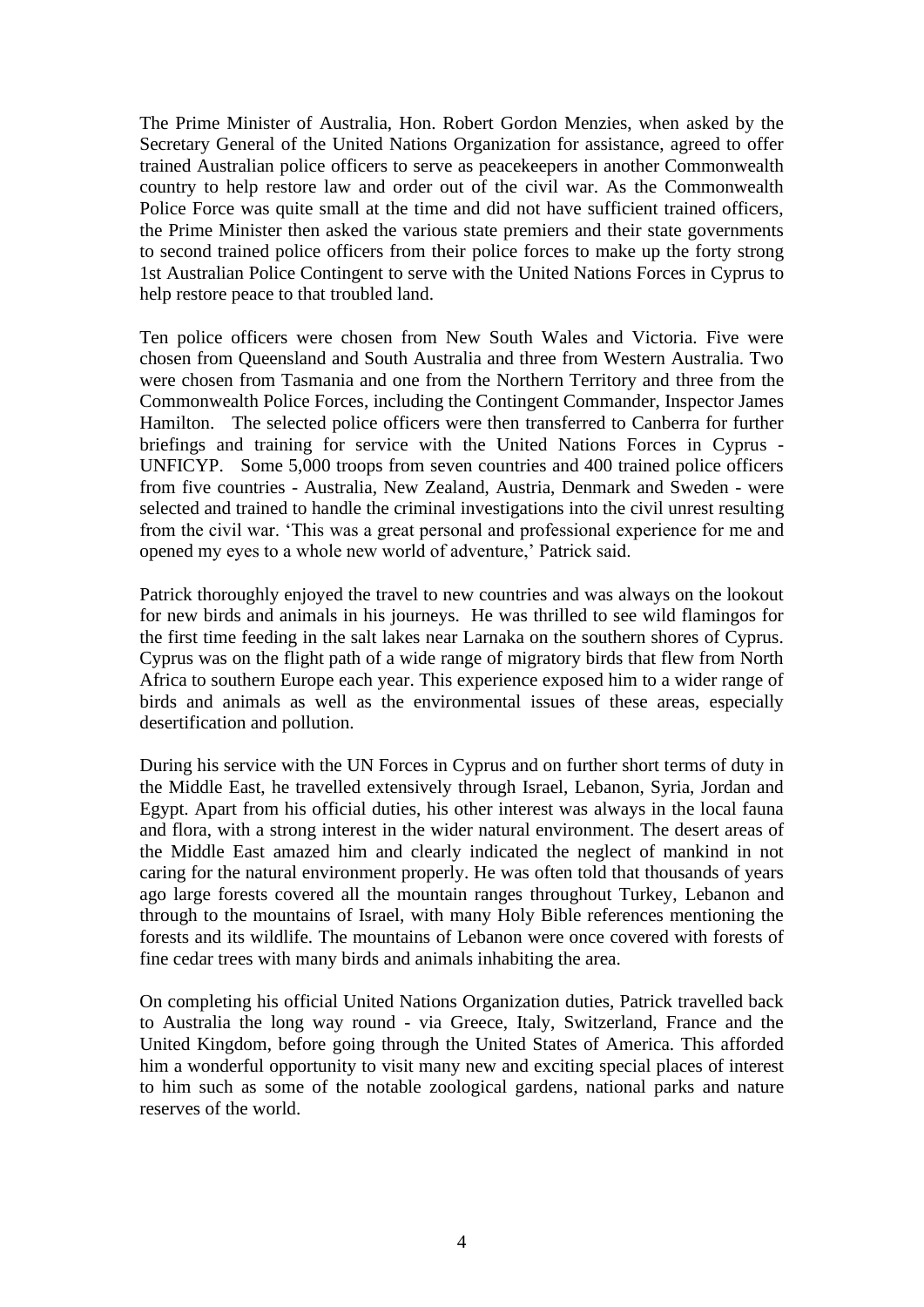## **FURTHER STUDIES AND A CHANGE OF CAREER**

On arriving back at Police Headquarters in Sydney Patrick undertook more university studies to further advance his career in the NSW Police Force.

After studying Criminology at the University of Sydney Law School and then gaining his Bachelor of Arts degree in Communications from University of Technology Sydney and a Diploma in Public Relations with Credit, Patrick was interested in moving on further in his career. All this time he was still very interested in things environmental and wildlife in all its forms and built up a very large library of books and literature on birds, animals and the environment.

Later, on further promotion in the NSW Police Force, he was transferred to the Burwood Police Station to gain wider practical police leadership experience. Working at the 'front end' of community policing after years of administration at Police Headquarters was a challenge - arresting drunks, car thieves, breaking up fights, domestic brawls, supervising staff and administering a Police district on long shifts was demanding.

By this time Patrick was married with four children and this too placed extra demands on his time and career. As a family they travelled extensively throughout New South Wales, often visiting the many national parks, nature reserves, historic sites 'off the beaten track' sites for bird watching and camping.

With these extra professional university qualifications, Patrick was successful in gaining a promotional position in the NSW Department of Education, Head Office, at 35 Bridge Street, Sydney, as the Public Relations Officer for the Department. Later he was promoted to the role of Community Relations Manager for the Department with state-wide responsibilities for a community relations program, media advertising, events promotions and marketing, a wide range of community activities, including Education Week and Royal Tours to Sydney.

This was a busy and very rewarding time in his career and he was able to derive personal and professional satisfaction in this field. For his work, commitment and professional experience as a State Councillor of the Public Relations Institute of Australia (PRIA), he was honoured with a Fellowship of the Institute on the 8 November 1995.

During this time he worked at 35 Bridge Street and lived through the industrial relations problems of the mid 1970s with teacher's strikes and street demonstrations against the government. This was also the time of the Vietnam War and the anti-war demonstrations which permeated into the school education system.

It was in the 1970s that the Department of Education moved towards a greater emphasis on teaching the natural sciences in schools, and environmental education studies were eventually added to the curriculum.During this time Patrick became more actively involved in environmental education, and wildlife preservation in particular. He arranged for each of the new field studies centres to have distinct logos and helped prepare information brochures for each centre.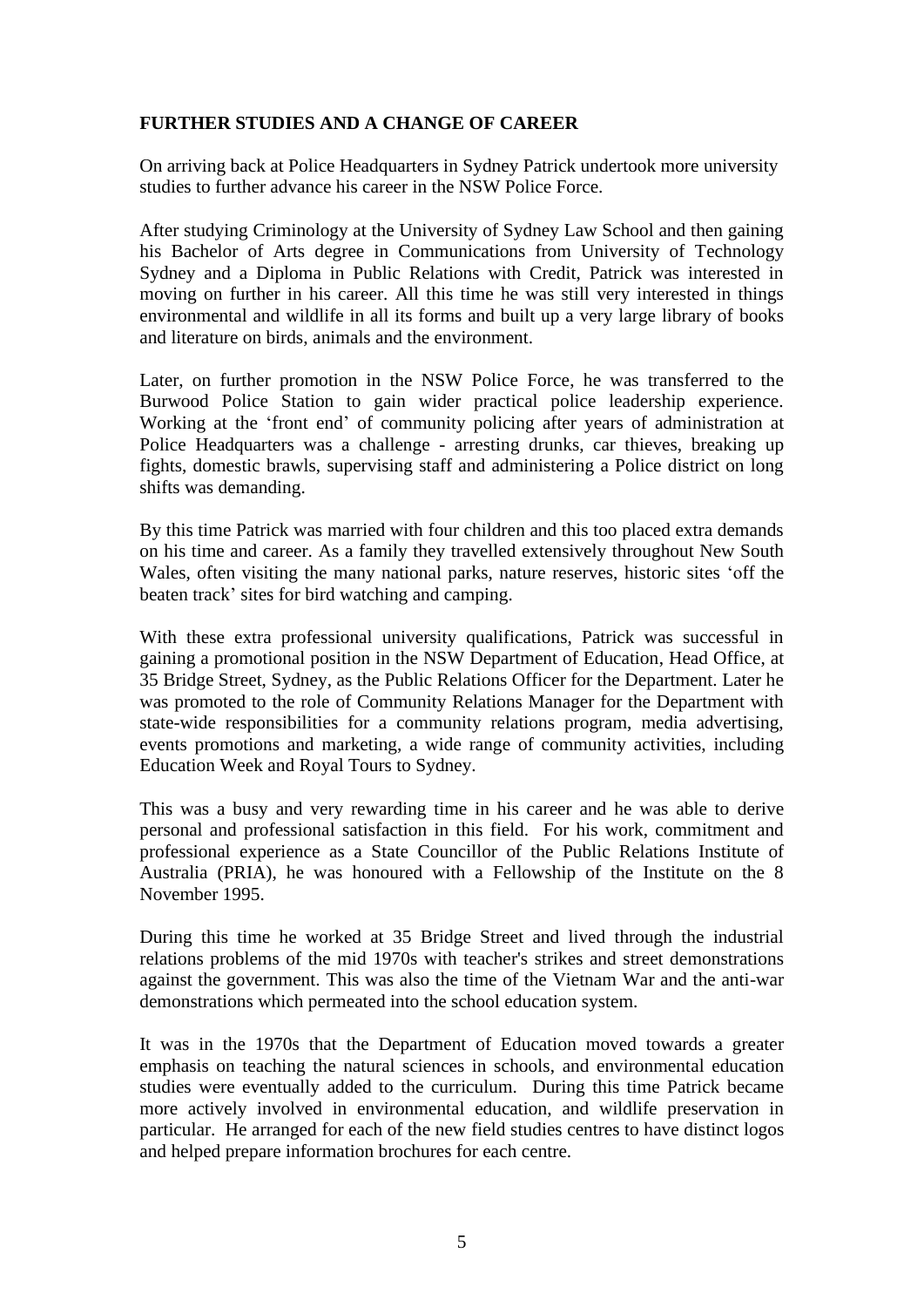The Department's recommendation was that this new discipline should not be a separate subject, but one aspect or component of all subjects in the curriculum. At the same time, in the late 1970s, field studies centres were opened at various sites all over Australia, such centres later to be known as environmental education centres. Experienced teachers were appointed to these centres, set up in various habitats and catering for visits of one day or several days.

### **STUDY TOURS**

In early 1985 Patrick organised an extensive five month's study tour of northern Australia and spent some three months in and around the Kakadu National Park studying native bird life. He travelled in a convoy of other bird enthusiasts from Sydney to Darwin via Adelaide and through the Red Centre, visiting many rare and unusual bird locations found only in the outback of Australia. These included Lake Eyre, Ayer's Rock, the Olga's and Kings Canyon, Katherine Gorge, Mataranka Springs, Borroloola and the Gulf of Carpentaria, Macarthur River and finally Kakadu National Park.

Over the years he has taken a number of study tours both throughout Australia and overseas to investigate environmental educational facilities and institutions to learn more about how others are protecting and preserving their natural environment.

One such tour was to the United Kingdom to visit Slimbridge in 1987. On the way over Patrick and Suzanne visited many zoological parks and gardens and famous bird parks in Singapore, Thailand, New Delhi, the Bharatpur Wildlife Sanctuary near Agra in India, then Cairo and its zoological gardens, through Israel and Cyprus and on to Athens, Belgrave, Zagreb, Weiss, Hamburg, Copenhagen and finally on to London Zoo and the London Zoological Institute.

In Slimbridge Patrick met with a number of people who had visited Australia and were now working at Slimbridge centres. Joseph Blossom was a Director at Slimbridge and, while in Australia in 1986, visited Patrick at the Currumbin Bird Sanctuary and invited him back to see Sir Peter Scott's famous wildfowl and wetland centres in the United Kingdom.

While Slimbridge is the main headquarters for the program, seven other centres are spread around the United Kingdom and Northern Ireland, all open to the public with a special emphasis on school children visitation.

Here he was able to meet with the Founder of the Wildfowl Trust, Sir Peter Scott, who was also a friend of Vincent Serventy. The two men were able to discuss at length wildlife conservation issues.

During the study tour of the United Kingdom Patrick and Suzanne were able to visit many zoological gardens and wildlife parks and gardens to observe and learn how other authorities conducted their business. During this tour they also visited many other establishments, such as the Royal Society for the Protection of Birds facilities and grounds throughout the United Kingdom. Bird observing is a major pastime in the United Kingdom and they have wonderful facilities for observers.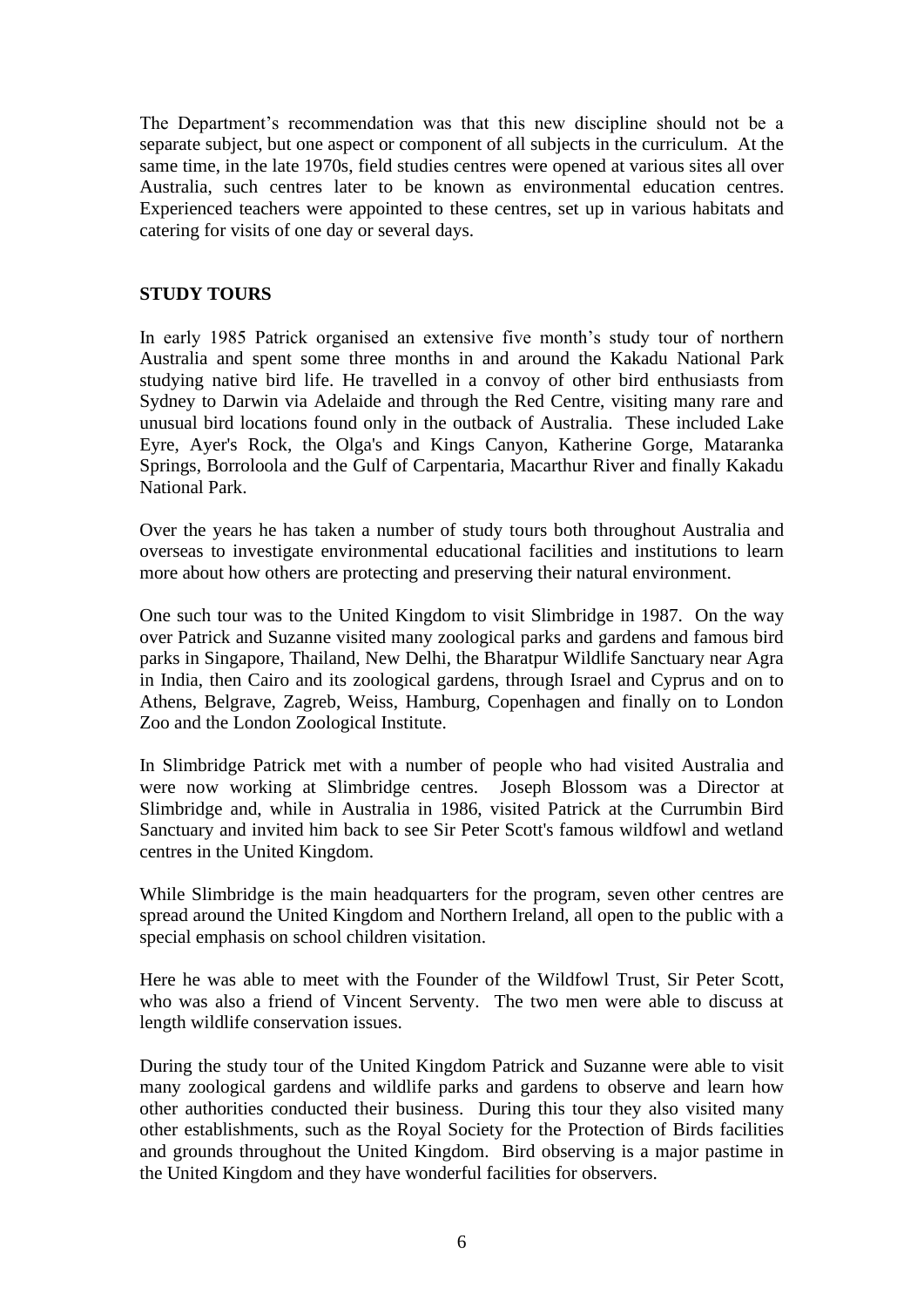#### **CURRUMBIN BIRD SANCTUARY APPOINTMENT**

In late 1985 Patrick was successful in gaining a temporary appointment to the National Trust of Queensland as the Director of the famous Currumbin Bird Sanctuary on the Gold Coast of Queensland. This new position was advertised nationally and he applied and sought approval for a secondment from his department to the National Trust of Queensland for the two year appointment to upgrade and modernise the wildlife sanctuary, which had been experiencing a downturn in business for some time. The Sanctuary was founded by Alex Griffiths as a backyard garden in 1947 and grew into a world famous bird and wildlife park on Australia's major tourist coastline. Visitors from all over the world come to the Currumbin Sanctuary every day to witness the 'wild bird feeding' each morning and afternoon when the wild rainbow lorikeets fly in to feed on the honey mixture set up in the grounds by the staff.

This was again a very professionally rewarding experience for Patrick and he was able to put into practice many of the business and management practices that enabled the re-development of this wildlife sanctuary to be upgraded and modernised for a growing clientele. His emphasis was again towards creating an environmental education program and facility. This was coupled with sound business practices in line with the National Trust policy of making the facility pay its way in a local commercial environment.

This ideal was readily achieved after some six months of hard work when they were able to start turning the attendance figures around and making some major renovations. They developed a forward planning program, environmental education programs run by professionally trained teachers and generally smartened up the whole place. The school attendance figures grew remarkably and helped create a recovery of attendance to the Currumbin Sanctuary.

Quality staff training programs managed to bring the workforce in line with the high expectations of the Gold Coast tourist industry and business started to grow dramatically. Patrick became active in the local Chamber of Commerce and this networking helped business to flourish among the local tourist attractions.

When his contract expired in 1987, Patrick and his wife Suzanne decided to travel to the United Kingdom on an environmental educational study tour before returning home to Sydney and back to the NSW Department of Education. The experience of travelling through Europe and the United Kingdom and then working for some time in the Education and Interpretation section in Slimbridge Wildfowl and Wetland Centre, added to Patrick's professional understanding of wildlife management issues at an international level.

On their return to Sydney, Patrick was appointed to the Curriculum and Educational Programs Directorate of the Department of School Education at Smalls Road, Ryde, and later as Manager of the Schools VIP Business Programs at North Sydney.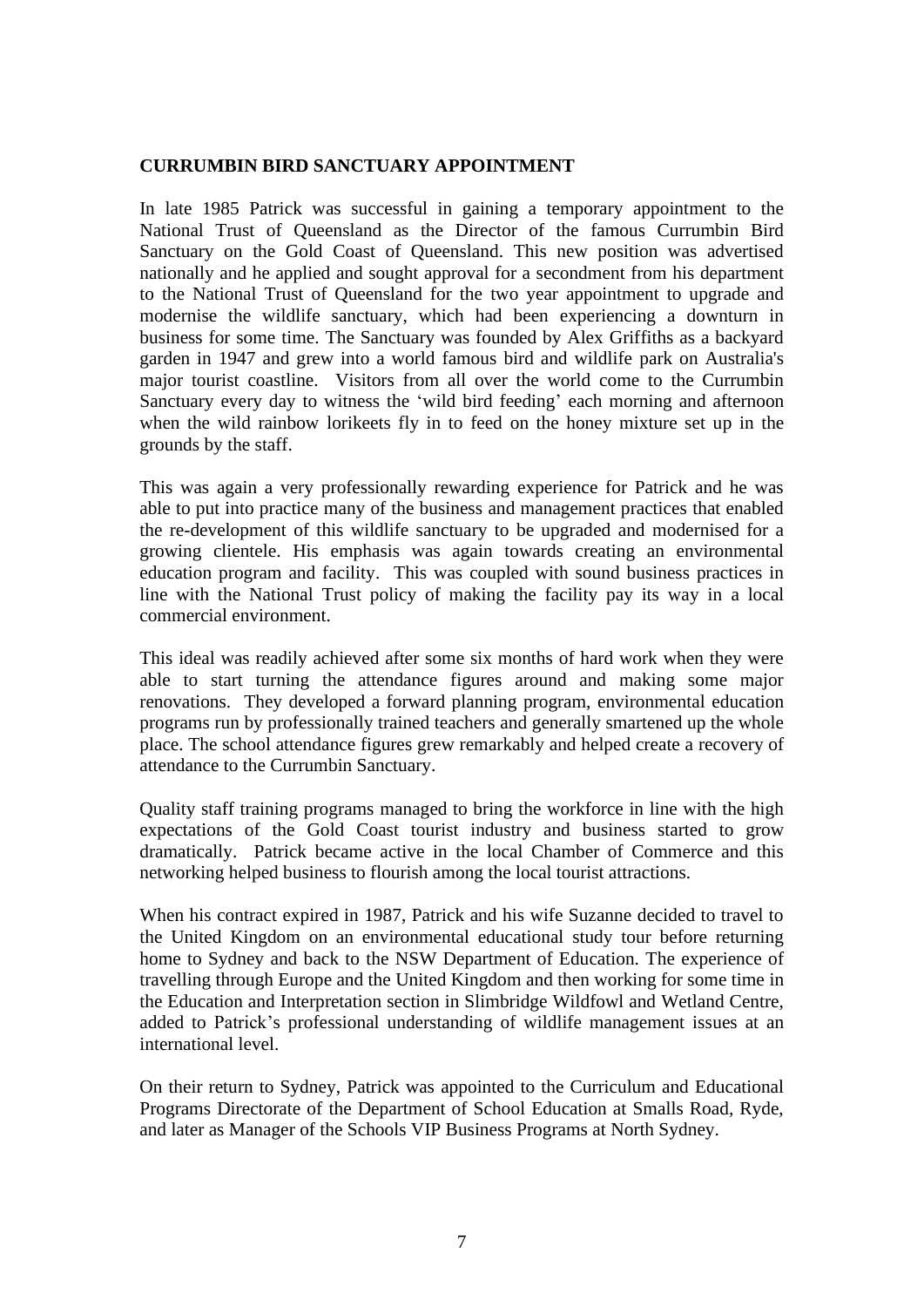After gaining his Master's Degree in Educational Administration from the University of New South Wales in 1991, he was appointed as Manager, Education and Business Program for the Metropolitan East Region at Hurstville with some sixty local high schools to work with. This was a challenging but rewarding experience in education and afforded him many opportunities for contacts throughout the southern regions of Sydney.

#### **FREEMASONRY**

After an extensive career in the military and police, including overseas service, and working with police colleagues, Patrick was drawn to the all male organisation of Freemasonry. He was initiated into Lodge Malvern No. 609 in October 1966 in the Croydon Masonic Temple at Croydon, Sydney. He has remained an active member ever since, taking the Chair of the Lodge in 1971 and later serving as the District Grand Inspector of Workings for District 35A with some twelve hundred masons in fifteen Masonic Lodges meeting regularly at Croydon. He was promoted to Past Junior Grand Warden in 1985 and on the closure of Lodge Malvern, he joined Rockdale United No. 574 meeting in the Rockdale Masonic Hall in Bay Street, Rockdale.

His continued active involvement in the charity and community service ideals of Freemasonry saw him promoted to the rank of Past Assistant Grand Master in 2005. He is still active in developing a new St George Regional Masonic Centre. Today he is an active member of The St George Lodge No 328 meeting at Bexley Masonic Hall and Lodge St Andrew No. 7 meeting at Hurstville.

## **BRIGHTON CHAMBER OF COMMERCE.**

With a strong commitment to community service, Patrick and Suzanne have been members of the Brighton Chamber of Commerce for some years. They are also very conscious that in order to maintain an active community involvement for the Society there is a need to gain support among the local community where the Society has been working to establish the Ecoworld Gardens project.

Patrick was elected President of the Chamber in 2007 and is very active in local community and business affairs in the St George area as its President today.

#### **CHANGE OF PACE**

In 1993, after several major reshuffles as a result of the Scott Review into the NSW Education Department, Patrick decided to retire and go into private practice in environmental education. Working as a private consultant gave him more time and an opportunity to do more for the Society and his ongoing interest in wildlife preservation and habitat protection.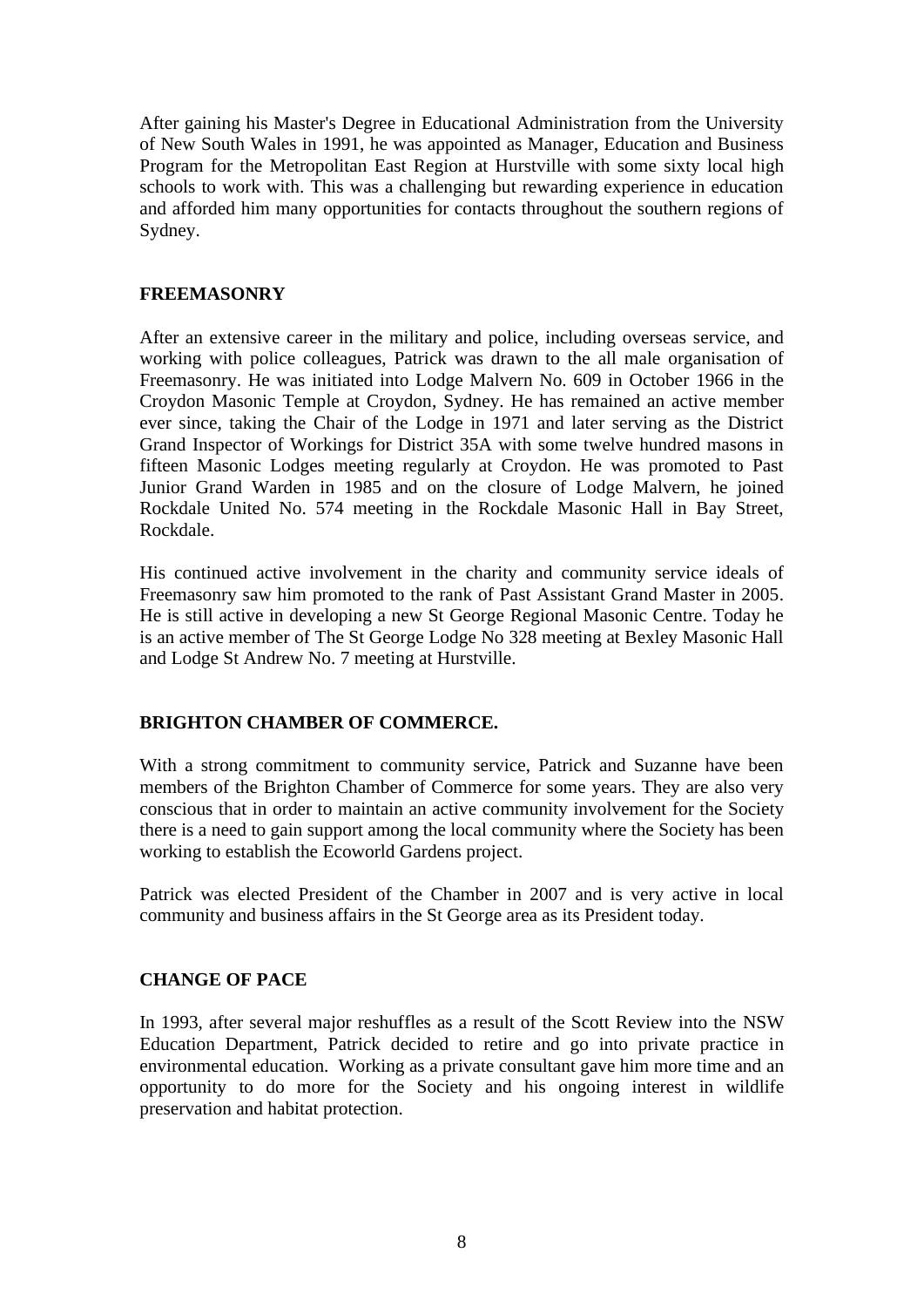The new working arrangement gave Vincent and Patrick the opportunity to spend long hours discussing and planning out how the Society might be able to perform better and achieve more for wildlife conservation.

After initiating the upgrade of the *Australian Wildlife* magazine to communicate with Society members across Australia, it became obvious that the Society had to raise funds to do more for wildlife conservation in Australia.

Patrick drafted a proposal to brighten up the public image of the Society by trying to promote the aims and objectives to a wider cross section of the community and the media with wildlife information leaflets, a membership brochure and a revised letterhead with the new echidna logo. This was adopted by the Council and used widely by Vincent and Patrick in their outreach program to promote the conservation work of the Society.

Vincent and his family moved from Hunters Hill to his dream place at Pearl Beach on the Central Coast where he continued his hard work for the Society. He came down for the regular Council meetings of the Society every month and during the time between meetings the two men talked on the telephone often.

By 2000 Vincent was starting to feel his age and Patrick was encouraged to take over more of the administration work involved in running the Society. His wife, Suzanne, who retired from the workforce in 1999, joined him in the office, taking over much of the administration and membership records of the Society, as well as updating the publications. After a short time Suzanne became Editor of *Australian Wildlife* and took over production of the magazine.

A wonderful birthday party was organised by Patrick and Suzanne in the Memorial Hall at Pearl Beach in 2006 to mark Vincent's 91<sup>st</sup> birthday and a very large crowd of Councillors from the Society, family and friends gathered to celebrate the occasion with him.

## **CHAIRING TOWRA POINT STEERING COMMITTEE**

In 1999, Patrick took over as Chairman of the Towra Point Steering Committee to rehabilitate the beach area of Towra Point Nature Reserve. At the time he was also President of Friends of Towra Point Nature Reserve, which was set up to support the rehabilitation work on the reserve.

Under his chairmanship, the Towra Point Nature Reserve Plan of Management was adopted, funds were raised through the NSW Environmental Trust Fund and the project was successfully completed in December 2004.

The Society received a certificate of commendation in 2005 from the NSW Department of Environment and Conservation in recognition of the significant contribution made by the Society to this major project.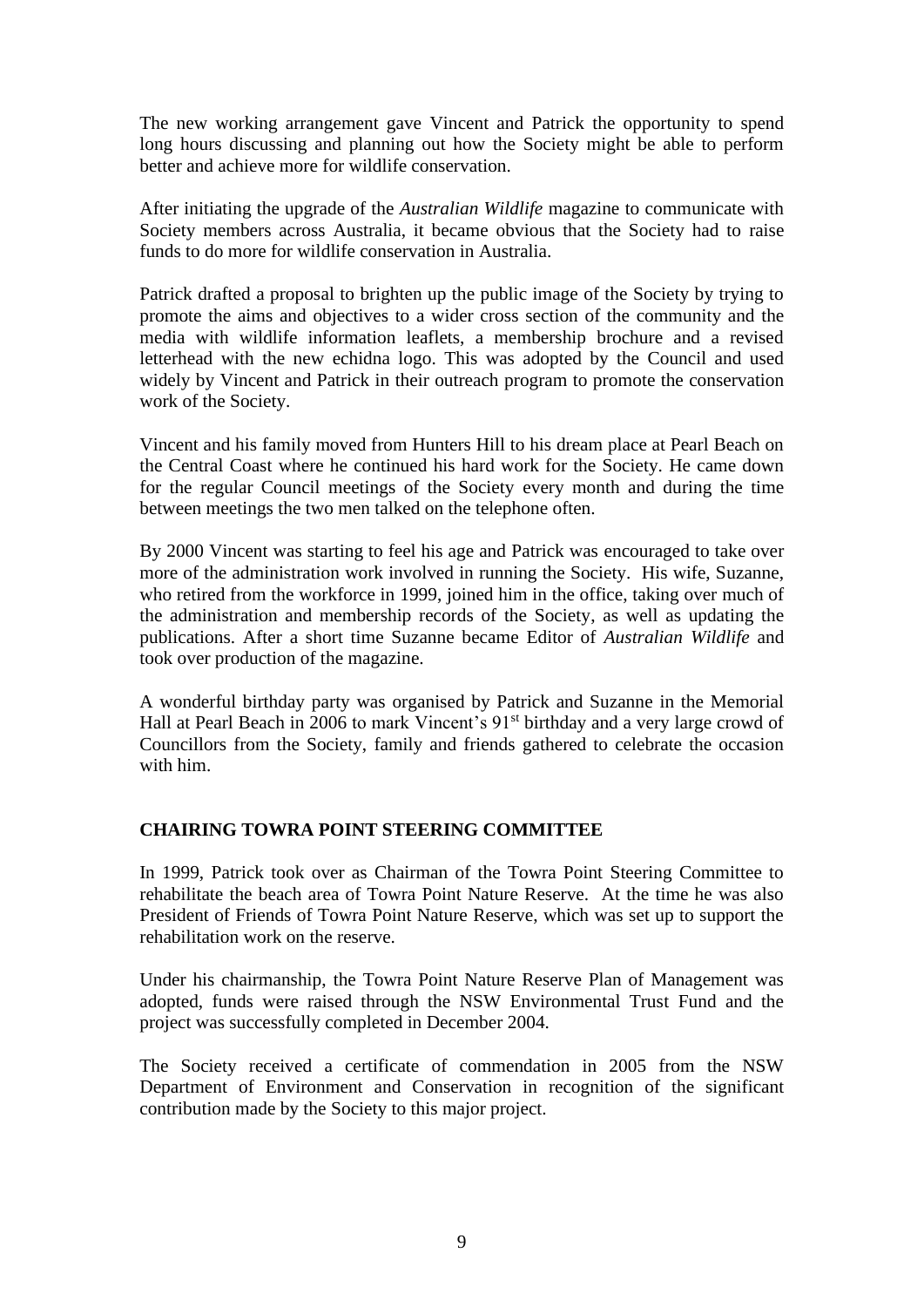## **CHANGE OVER OF EXECUTIVE**

By 2001 Vincent advised Patrick that he was ready to step down as President and wanted to nominate him for this position. 'I was very honoured and felt that I could carry on his proud tradition of service to the Society and its vital mission to save our native wildlife', Patrick said.

In taking up the office of National President in 2002, he was very fortunate to have his wife Suzanne agreed to take on the role of Honorary Secretary of the Society. With her professional business and administration background, her skills proved invaluable to the work of the Society. She set about reorganising the filing and office systems, took over as Publications Officer and introduced modern business practice for the Society's operation. Suzanne also created a new website for the Society.

The upgrading of the *Australian Wildlife* magazine to a full colour edition for the Centenary was one of Suzanne's crowning achievements. The new coloured magazine was very well received by Society members and it has now acted as a major recruitment publication because of its high quality presentation. At the start of the Centenary year in 2009, Suzanne launched a fortnightly email newsletter to the members across Australia who are on the internet. This is proving a faster means of communication and includes coloured pictures of wildlife issues.

#### **NSW NATURE CONSERVATION COUNCIL**

After Vin Serventy's retirement as President in 2002, Patrick replaced him on the Nature Conservation Council of NSW (NCC) where he had been serving the Society for many years. Patrick served for some five years on the Council of the NCC and helped raise the profile of the wildlife conservation work of the Society among members of this Council. The NCC was formed in 1957 to represent all conservation and environmental groups in a wide range of conservation issues and to liaise with government. 'Our involvement with the Council is important as we can influence the council members and its wider membership in taking a more active role in wildlife preservation issues. While most issues are of a conservation nature, some do not always have a wildlife focus. We regularly attend the annual meetings and conferences of the Nature Conservation Council and make submissions where it is considered necessary. At the last NCC Annual Conference we had three important conservation issues on the agenda for consideration.'

The Society also maintains contact with the other state conservation bodies such as the Tasmanian Conservation Trust, the Western Australia Nature Conservation Council and the Natural History Society of South Australia.

## **ORDER OF AUSTRALIA AWARD**

In 2003 Patrick was honoured with the appointment as a Member of the Order of Australia - AM - for his contribution to environmental education and leadership to the Wildlife Preservation Society of Australia. 'This was a thrilling experience for me